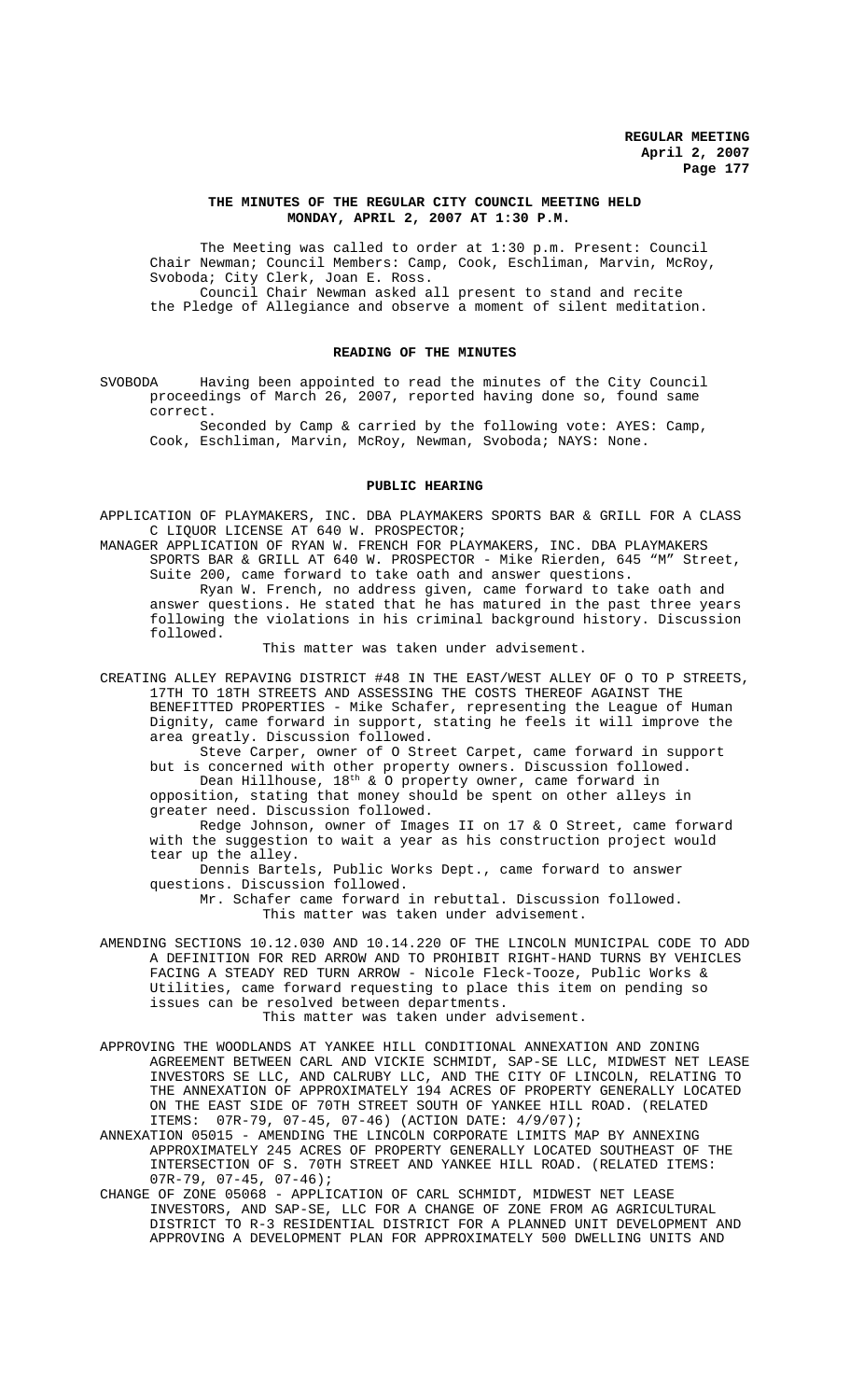> APPROXIMATELY 324,000 SQUARE FEET OF COMMERCIAL AND OFFICE AREA OVER THE UNDERLYING R-3 ZONING DISTRICT, ON PROPERTY GENERALLY LOCATED SOUTHEAST OF THE INTERSECTION OF S. 70TH STREET AND YANKEE HILL ROAD. (RELATED ITEMS: 07R-79, 07-45, 07-46) - Rick Krueger, of Krueger Development, came forward to explain the change of zone in the mixed-use area. Discussion followed.

> Mark Hunzeker, 1045 Lincoln Mall, Suite 200, attorney representing the applicant, came forward to request that the Council vote today on the amendment to the agreement. Discussion followed.

> Steve Bors, 6800 Rebel Dr., came forward in opposition stating his many concerns about the development.

Marvin Krout, Director of Planning, came forward to answer questions. Discussion followed.

Nicole Fleck-Tooze, Public Works & Utilities, came forward stating her department was in agreement with the language of the amendment. Mr. Krueger came forward in rebuttal.

Mr. Hunzeker came forward to answer Council questions regarding the amendment. Discussion followed.

This matter was taken under advisement.

ANNEXATION 07001 - AMENDING THE LINCOLN CORPORATE LIMITS MAP BY ANNEXING APPROXIMATELY 118 ACRES OF PROPERTY GENERALLY LOCATED AT NORTH 98TH AND O STREETS. (RELATED ITEMS: 07-47, 07-48);

- CHANGE OF ZONE 07002 APPLICATION OF WATERFORD ESTATES, LLC, FOR A CHANGE OF ZONE FROM B-2 PLANNED NEIGHBORHOOD BUSINESS DISTRICT TO B-1 LOCAL BUSINESS DISTRICT AND FROM AG AGRICULTURAL DISTRICT TO B-2 PLANNED NEIGHBORHOOD BUSINESS DISTRICT, R-3 RESIDENTIAL DISTRICT AND R-4 RESIDENTIAL DISTRICT, ON PROPERTY GENERALLY LOCATED AT NORTH 98TH AND O STREETS. (RELATED ITEMS: 07-47, 07-48) - DeNay Kalkowski, Seacrest & Kalkowski, 1111 Lincoln Mall, Suite 350, came forward representing the applicant, to answer questions. Discussion followed. This matter was taken under advisement.
- CHANGE OF ZONE 07008 APPLICATION OF PREMIUM PROTEIN PRODUCTS, LLC, FOR A CHANGE OF ZONE FROM I-2 INDUSTRIAL PARK DISTRICT TO B-1 LOCAL BUSINESS DISTRICT ON PROPERTY GENERALLY LOCATED AT THE SOUTHEAST CORNER OF N.W. 48TH STREET AND W. ADAMS STREET - Tim Gergen, Olsson Associates, 1111 Lincoln Mall, came forward representing the owners of this property, to answer questions. Discussion followed. This matter was taken under advisement.

CHANGE OF ZONE 07009 - APPLICATION OF THE PLANNING DIRECTOR FOR A CHANGE OF ZONE FROM P PUBLIC USE DISTRICT TO R-1 RESIDENTIAL DISTRICT ON PROPERTY GENERALLY LOCATED AT SUNDANCE DRIVE AND CAMPFIRE CIRCLE - Ray Hill, Planning Department, came forward to answer questions. This matter was taken under advisement.

**\*\* END OF PUBLIC HEARING \*\***

# **COUNCIL ACTION**

# **LIQUOR RESOLUTIONS**

APPLICATION OF PLAYMAKERS, INC. DBA PLAYMAKERS SPORTS BAR & GRILL FOR A CLASS C LIQUOR LICENSE AT 640 W. PROSPECTOR - CLERK read the following resolution, introduced by Dan Marvin, who moved its adoption for denial:<br>A-84310 BE IT RESOLVED by the City Council of the City of Lincoln, BE IT RESOLVED by the City Council of the City of Lincoln,

Nebraska:

That after hearing duly had as required by law, consideration of the facts of this application, the Nebraska Liquor Control Act, and the pertinent City ordinances, the City Council recommends that the application of Playmakers, Inc. dba Playmakers Sports Bar & Grill for a Class "C " liquor license for the license period ending October 31, 2007, at 640 W. Prospector, Lincoln, Nebraska, be refused for the following reasons:

1. The City Council has determined that the existing population of the City of Lincoln and the projected population growth of the City of Lincoln and within the area to be served are inadequate to support the proposed license.

2. The City Council has determined that the existing licenses are adequately serving the area.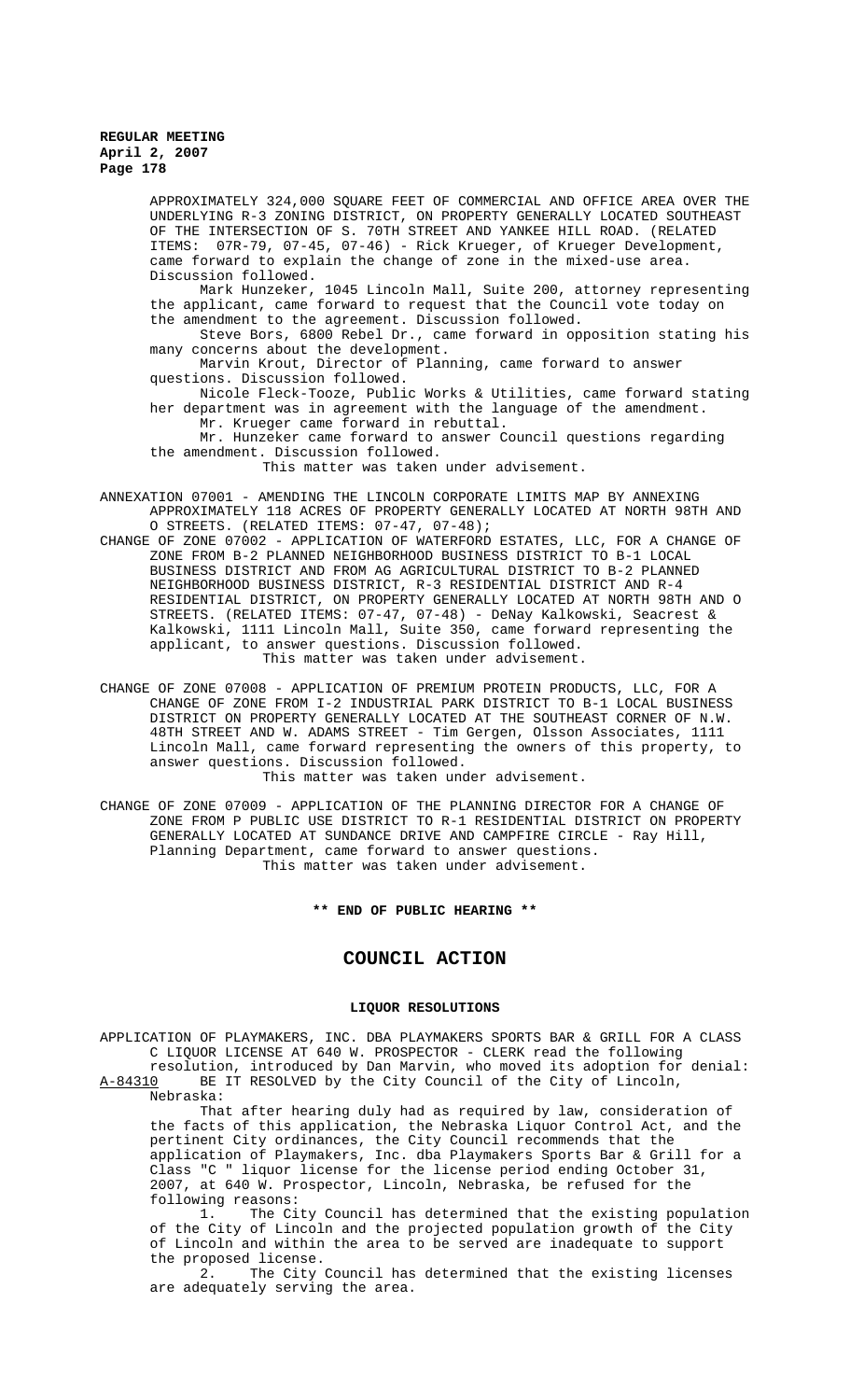3. The City Council has determined that issuance of the license would not be compatible with the nature of the neighborhood. 4. The applicant has not demonstrated the propriety of the issuance of such license.<br>5. The issuance The issuance of the license will not be required by the present or future public convenience and necessity. BE IT FURTHER RESOLVED that the City Clerk is directed to transmit a copy of this resolution to the Nebraska Liquor Control Commission. Introduced by Dan Marvin

Seconded by Eschliman & carried by the following vote: AYES: Camp, Cook, Eschliman, Marvin, McRoy, Newman; NAYS: Svoboda.

MANAGER APPLICATION OF RYAN W. FRENCH FOR PLAYMAKERS, INC. DBA PLAYMAKERS SPORTS BAR & GRILL AT 640 W. PROSPECTOR - CLERK read the following resolution, introduced by Dan Marvin, who moved its adoption for denial:<br>A-84311 BE IT RESOLVED by the City Council of the City of Lincoln,

BE IT RESOLVED by the City Council of the City of Lincoln, Nebraska:

That after hearing duly had as required by law, consideration of the facts of this application, the Nebraska Liquor Control Act, and the pertinent City ordinances, the City Council recommends that the application of Ryan W. French as manager of Playmakers, Inc. dba Playmakers Sports Bar & Grill located at 640 W. Prospector, Lincoln, Nebraska, be denied. The City Clerk is directed to transmit a copy of this resolution to the Nebraska Liquor Control Commission. Introduced by Dan Marvin

Seconded by Eschliman & carried by the following vote: AYES: Camp, Cook, Eschliman, Marvin, McRoy, Newman; NAYS: Svoboda.

# ORDINANCES - 2<sup>ND</sup> READING & RELATED RESOLUTIONS (as required)

- CREATING AN ALLEY REPAVING DISTRICT NO. 48 IN THE EAST/WEST ALLEY OF O TO P STREETS, 17TH TO 18TH STREETS AND ASSESSING THE COSTS THEREOF AGAINST THE BENEFITTED PROPERTIES - CLERK read an ordinance, introduced by Ken Svoboda, creating Alley Re-paving District No. 48, defining the limits thereof, establishing the width of the alley roadway to be repaved, providing for the payment of the cost thereof, designating the property to be benefitted, providing for the acquisition of easements and additional right-of-way, if necessary, and repealing all ordinances or parts of ordinances in conflict herewith, the second time.
- AMENDING SECTIONS 10.12.030 AND 10.14.220 OF THE LINCOLN MUNICIPAL CODE TO ADD A DEFINITION FOR RED ARROW AND TO PROHIBIT RIGHT-HAND TURNS BY VEHICLES FACING A STEADY RED TURN ARROW - PRIOR to reading:
- COOK Moved to Place Bill No. 07-44 on Pending, No Date Certain. Seconded by Camp & carried by the following vote: AYES: Camp, Cook, Eschliman, Marvin, McRoy, Newman, Svoboda; NAYS: None.
- CLERK Read an ordinance, introduced by Ken Svoboda, amending Title 10 of the Lincoln Municipal Code relating to Vehicles and Traffic by amending Section 10.12.030 of the Lincoln Municipal Code, Traffic-Control Signal Legend, to add a definition for Red Arrow; amending Section 10.14.220 of the Lincoln Municipal Code relating to turns at intersections with automatic signals, to prohibit right-hand turns by vehicles facing a steady red turn arrow; and repealing Sections 10.12.030 and 10.14.220 of the Lincoln Municipal Code as hitherto existing the second time.
- APPROVING THE WOODLANDS AT YANKEE HILL CONDITIONAL ANNEXATION AND ZONING AGREEMENT BETWEEN CARL AND VICKIE SCHMIDT, SAP-SE LLC, MIDWEST NET LEASE INVESTORS SE LLC, AND CALRUBY LLC, AND THE CITY OF LINCOLN, RELATING TO THE ANNEXATION OF APPROXIMATELY 194 ACRES OF PROPERTY GENERALLY LOCATED ON THE EAST SIDE OF 70TH STREET SOUTH OF YANKEE HILL ROAD. (RELATED ITEMS: 07R-79, 07-45, 07-46) (ACTION DATE: 4/9/07) - PRIOR to reading: COOK Moved to waive the rules and amend Bill No. 07R-79 on this date. Seconded by Svoboda & carried by the following vote: AYES: Camp, Cook, Eschliman, Marvin, McRoy, Newman, Svoboda; NAYS: None. COOK Moved to amend Bill No. 07R-79 as follows:

1. Paragraph 4 of the Agreement shall be amended to read as follows: **4. Yankee Hill Road (70th - 84th) Improvements.**

A. Arterial Street Construction. Owner shall construct the Yankee Hill Road Arterial Street Impact Fee Facility Improvements, including right- and left-turn provisions at 70<sup>th</sup> Street, 73<sup>rd</sup> Street, 77<sup>th</sup> Street, and 81<sup>st</sup> Street as shown on Exhibit "C" attached pursuant to the City's Executive Order construction process. City shall budget and pay for one 12-foot wide lane at the same unit price provided in the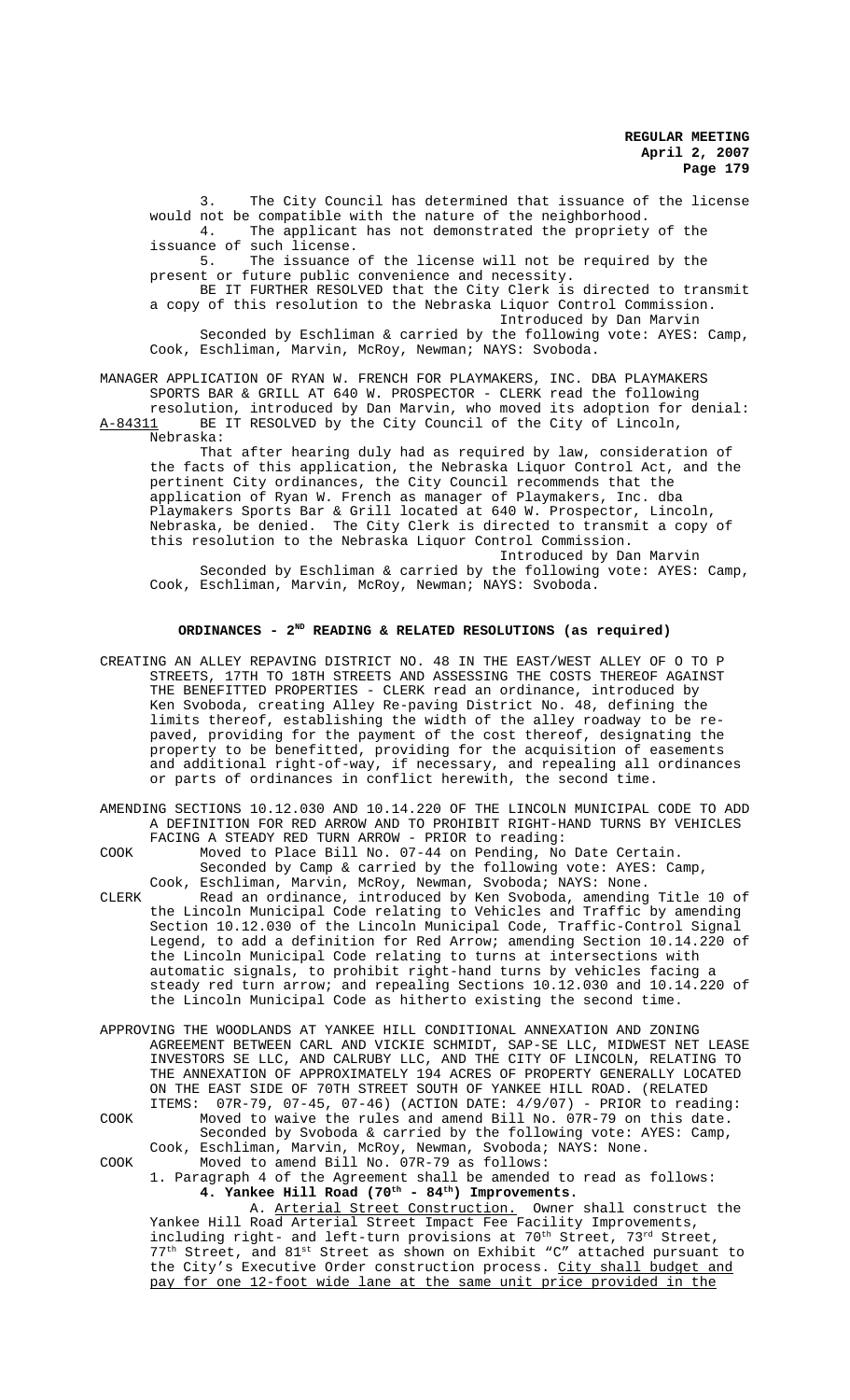> successful bid for the project, and City obligates funding for its cost from existing Impact Fee funds in the Arterial Street Impact Fee Benefit District No. 6 Account. Turn lanes shall be constructed at a length and width acceptable to the City's Department of Public Works and Utilities. Owner shall request the Executive Order and provide all required bonds to guarantee construction of the Yankee Hill Road Arterial Street Impact Fee Facility Improvements and Site Related Turn Lanes on or before December 31, 2009. <u>Owner's bond to guarantee Owner's share of the cost</u> shall provide for retainage based only upon Owner's share of the cost, not the entire cost of construction of the Yankee Hill Road Street Impact Fee Facility Improvements. City shall pay its share of the cost by paying to the paving contractor the first, and subsequent progress payments on the project as they become due, up to the full amount of the City's share of the cost of the project. In the event City fails to budget and appropriate funds for its share of the cost of the Yankee Hill Road Arterial Street Impact Fee Facility Improvements, Owner may proceed to construct Yankee Hill Road as depicted on Exhibit "C-1", pages 1 and 2, and be reimbursed for same as provided in Paragraph 4.b. below.

2. Exhibit "C-1" attached hereto, consisting of two pages, shall be attached to the agreement.

Seconded by Marvin & carried by the following vote: AYES: Camp, Cook, Eschliman, Marvin, McRoy, Newman, Svoboda; NAYS: None. COOK Moved to have Action on amended Bill 07R-79 on April 9,

Seconded by Svoboda & carried by the following vote: AYES: Camp, Cook, Eschliman, Marvin, McRoy, Newman, Svoboda; NAYS: None.

- ANNEXATION 05015 AMENDING THE LINCOLN CORPORATE LIMITS MAP BY ANNEXING APPROXIMATELY 245 ACRES OF PROPERTY GENERALLY LOCATED SOUTHEAST OF THE INTERSECTION OF S. 70TH STREET AND YANKEE HILL ROAD. (RELATED ITEMS: 07R-79, 07-45, 07-46) - CLERK read an ordinance, introduced by Ken Svoboda, annexing and including the below described land as part of the City of Lincoln, Nebraska and amending the Corporate Limits Map attached to and made a part of Ordinance No. 18208, to reflect the extension of the corporate limits boundary of the City of Lincoln, Nebraska established and shown thereon, the second time.
- CHANGE OF ZONE 05068 APPLICATION OF CARL SCHMIDT, MIDWEST NET LEASE INVESTORS, AND SAP-SE, LLC FOR A CHANGE OF ZONE FROM AG AGRICULTURAL DISTRICT TO R-3 RESIDENTIAL DISTRICT FOR A PLANNED UNIT DEVELOPMENT AND APPROVING A DEVELOPMENT PLAN FOR APPROXIMATELY 500 DWELLING UNITS AND APPROXIMATELY 324,000 SQUARE FEET OF COMMERCIAL AND OFFICE AREA OVER THE UNDERLYING R-3 ZONING DISTRICT, ON PROPERTY GENERALLY LOCATED SOUTHEAST OF THE INTERSECTION OF S. 70TH STREET AND YANKEE HILL ROAD. (RELATED ITEMS: 07R-79, 07-45, 07-46) - CLERK read an ordinance, introduced by Ken Svoboda, amending the Lincoln Zoning District Maps attached to and made a part of Title 27 of the Lincoln Municipal Code, as provided by Section 27.05.020 of the Lincoln Municipal Code, by changing the boundaries of the districts established and shown thereon, the second time.
- ANNEXATION 07001 AMENDING THE LINCOLN CORPORATE LIMITS MAP BY ANNEXING APPROXIMATELY 118 ACRES OF PROPERTY GENERALLY LOCATED AT NORTH 98TH AND O STREETS. (RELATED ITEMS: 07-47, 07-48)- CLERK read an ordinance, introduced by Ken Svoboda, annexing and including the below described land as part of the City of Lincoln, Nebraska and amending the Corporate Limits Map attached to and made a part of Ordinance No. 18208, to reflect the extension of the corporate limits boundary of the City of Lincoln, Nebraska established and shown thereon, the second time.
- CHANGE OF ZONE 07002 APPLICATION OF WATERFORD ESTATES, LLC, FOR A CHANGE OF ZONE FROM B-2 PLANNED NEIGHBORHOOD BUSINESS DISTRICT TO B-1 LOCAL BUSINESS DISTRICT AND FROM AG AGRICULTURAL DISTRICT TO B-2 PLANNED NEIGHBORHOOD BUSINESS DISTRICT, R-3 RESIDENTIAL DISTRICT AND R-4 RESIDENTIAL DISTRICT, ON PROPERTY GENERALLY LOCATED AT NORTH 98TH AND O STREETS. (RELATED ITEMS: 07-47, 07-48) - CLERK read an ordinance, introduced by Ken Svoboda, amending the Lincoln Zoning District Maps attached to and made a part of Title 27 of the Lincoln Municipal Code, as provided by Section 27.05.020 of the Lincoln Municipal Code, by changing the boundaries of the districts established and shown thereon, the second time.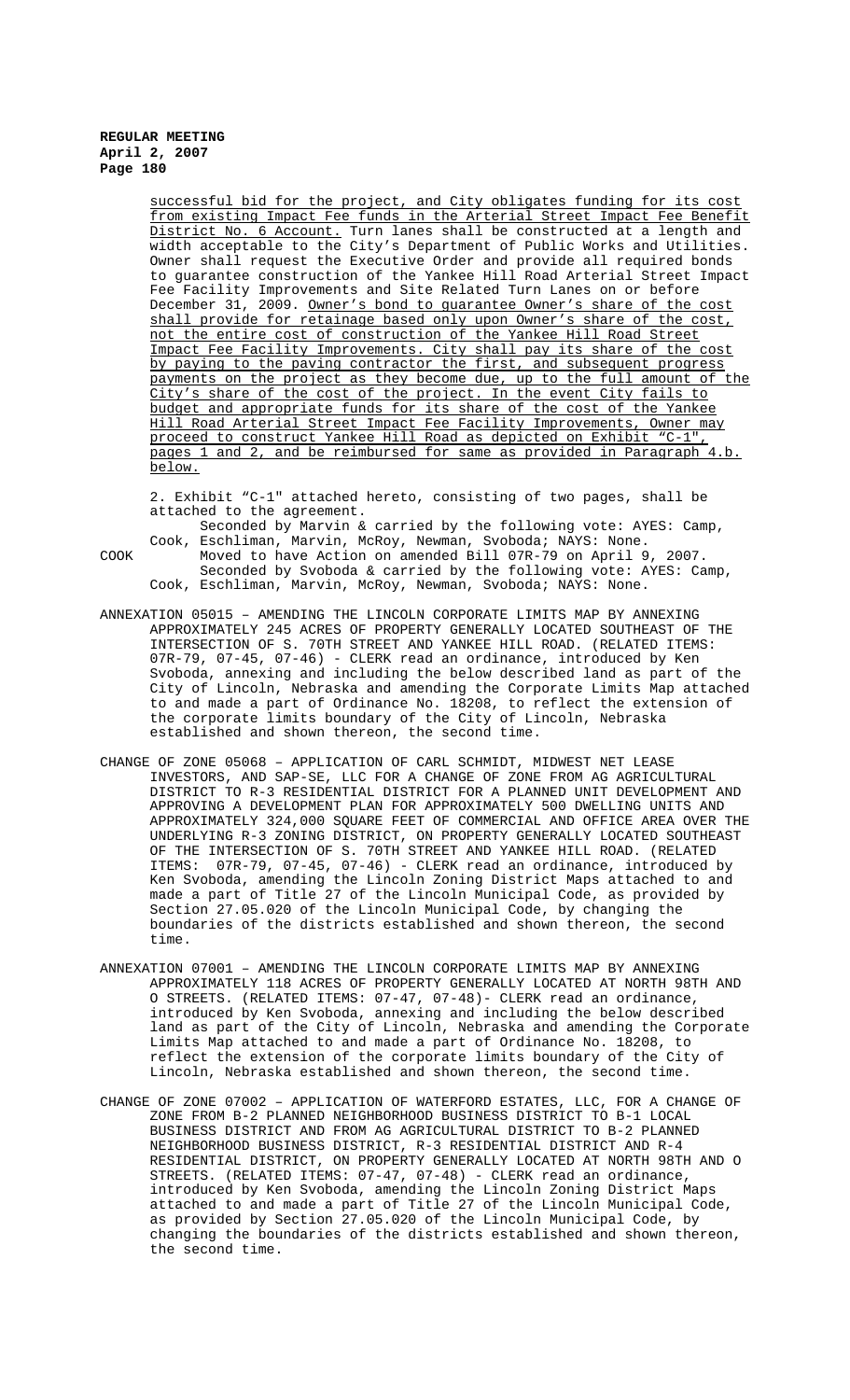- CHANGE OF ZONE 07008 APPLICATION OF PREMIUM PROTEIN PRODUCTS, LLC, FOR A CHANGE OF ZONE FROM I-2 INDUSTRIAL PARK DISTRICT TO B-1 LOCAL BUSINESS DISTRICT ON PROPERTY GENERALLY LOCATED AT THE SOUTHEAST CORNER OF N.W. 48TH STREET AND W. ADAMS STREET - CLERK read an ordinance, introduced by Ken Svoboda, amending the Lincoln Zoning District Maps attached to and made a part of Title 27 of the Lincoln Municipal Code, as provided by Section 27.05.020 of the Lincoln Municipal Code, by changing the boundaries of the districts established and shown thereon, the second time.
- CHANGE OF ZONE 07009 APPLICATION OF THE PLANNING DIRECTOR FOR A CHANGE OF ZONE FROM P PUBLIC USE DISTRICT TO R-1 RESIDENTIAL DISTRICT ON PROPERTY GENERALLY LOCATED AT SUNDANCE DRIVE AND CAMPFIRE CIRCLE - CLERK read an ordinance, introduced by Ken Svoboda, amending the Lincoln Zoning District Maps attached to and made a part of Title 27 of the Lincoln Municipal Code, as provided by Section 27.05.020 of the Lincoln Municipal Code, by changing the boundaries of the districts established and shown thereon, the second time.

#### **RESOLUTIONS**

ACCEPTING THE REPORT OF NEW AND PENDING CLAIMS AGAINST THE CITY AND APPROVING DISPOSITION OF CLAIMS SET FORTH FOR THE PERIOD OF MARCH 1 - 15, 2007 - PRIOR to reading:<br>MARVIN Moved to Am

Moved to Amend Bill No. 07R-76 in the following manner: 1. On line 27, the claim of Guy Matson in the amount of \$75.00 should be removed from the list of DENIED claims.

Seconded by Cook & carried by the following vote: AYES: Camp, Cook, Eschliman, Marvin, McRoy, Newman, Svoboda; NAYS: None.

CLERK Read the following resolution, introduced by Ken Svoboda, who moved its adoption:<br>A-84312 BE IT RESOLVE

BE IT RESOLVED by the City Council of the City of Lincoln, Nebraska:

That the claims listed in the attached report, marked as Exhibit "A", dated March 16, 2007, of various new and pending tort claims filed against the City of Lincoln with the Office of the City Attorney or the Office of the City Clerk, as well as claims which have been disposed of, are hereby received as required by <u>Neb. Rev. Stat.</u> § 13-905 (Reissue 1997). The dispositions of claims by the Office of the City Attorney, as shown by the attached report, are hereby approved:

| DENIED                     |            | ALLOWED OR SETTLED          |            |
|----------------------------|------------|-----------------------------|------------|
| Peggy Cline                | \$1,823.94 | Thomas M. Hawco             | \$3,123.43 |
| Homesite Insurance         |            | Michel S. Mason             | 500.00     |
| (Claim No. 1049940)        | 6,999.15   | Edward Masters              | 45.98      |
| Jerry Beck                 | 4.80       | Friday Vi-Ura & Love Vi-Ura | 2,000.00   |
| Daniel Jackson             | NAS*       | Adam Wallingford            | 2,749.88   |
| Tom Reents                 | NAS*       | Kenny McCown & Kathy McCown | 65.00      |
| Kathy DeBoer               | 20.00      | Jim Batt                    | 72.97      |
| Tom Ochsner                | 183.99     | Trisha Nelson               | 596.94     |
| Eyde Olson                 | 300.00     | Judy Wissink                | 55.00      |
| William Gewain             | 1,250.00   | Denise Olsen-Payne          | 1,611.67   |
| Gary Beyke                 | 95.00      | Joe Beebe & Marilyn Beebe   | 123.72     |
| Jack Burke & Barbara Burke | 100.00     | Dave Bruner & Barb Bruner   | 30.00      |
| Patricia Drahota           | 37.42      |                             |            |
| James Hubbell              | NAS*       |                             |            |
| Terry J. Kurtzhals         | NAS*       |                             |            |
| Vincent Nunnally           | 35,995.40  |                             |            |
| Darrell Polacek            | 150.00     |                             |            |
| Guy Matson                 | 75.00      |                             |            |
| Jan Pitsch                 | NAS*       |                             |            |
| William Micek              | NAS*       |                             |            |
| Frank McArthur             | 35.00      |                             |            |
| Alex Sampson               | 1,318.05   |                             |            |
| Joey Decker                | 121.89     |                             |            |
| Chris Gentry               | NAS*       |                             |            |
| Mike Fayad                 | NAS*       |                             |            |
| Gayle Jasper               | NAS*       |                             |            |
| Heather Stowell            | 240.33     |                             |            |
| Bob Beard                  | 587.50     |                             |            |
| Greg Miller                | NAS*       |                             |            |

\* No Amount Specified

Greg Miller

Introduced by Ken Svoboda Seconded by Marvin & carried by the following vote: AYES: Camp, Cook, Eschliman, Marvin, McRoy, Newman, Svoboda; NAYS: None.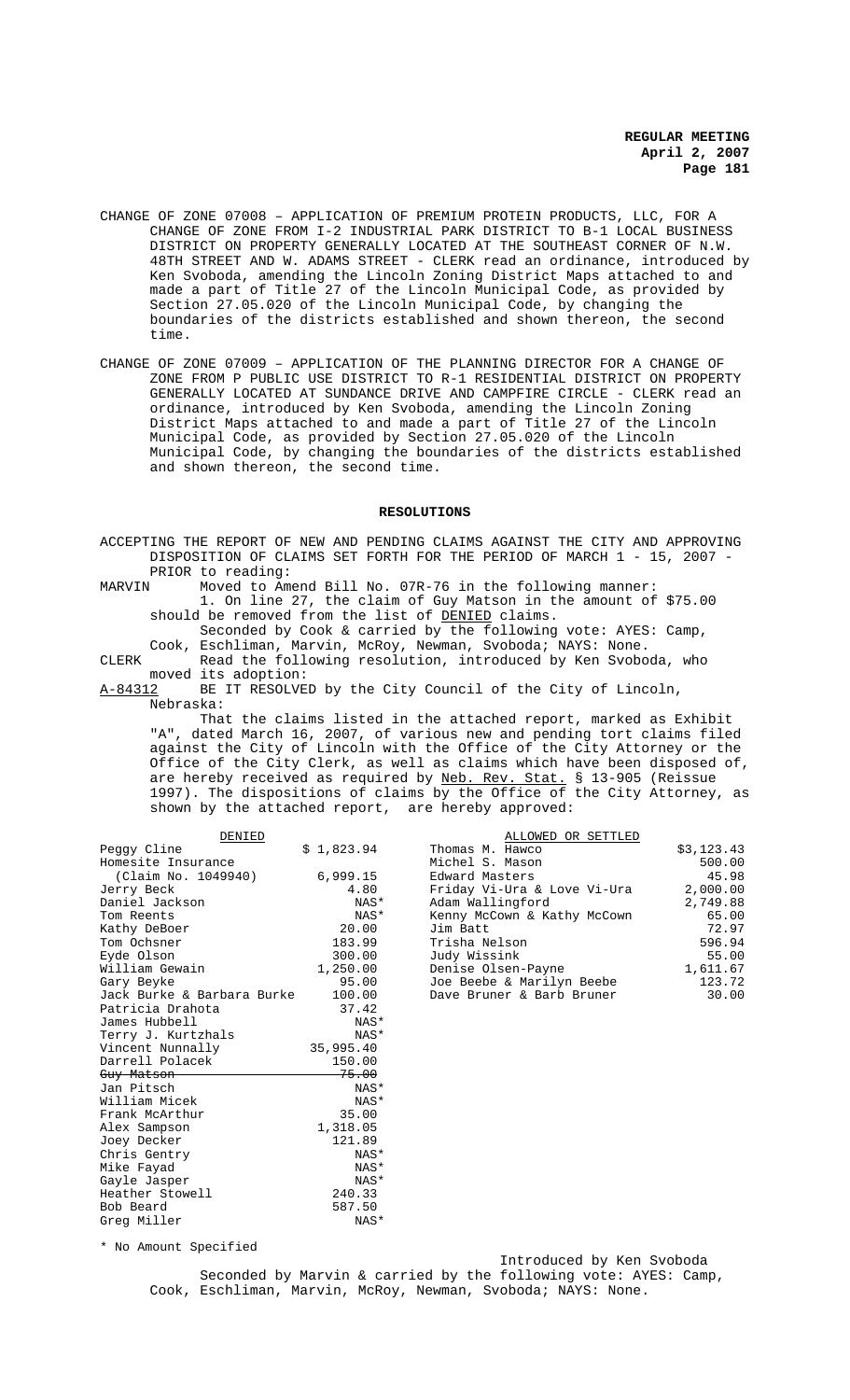APPROVING CONVEYANCE OF A PERMANENT CONSERVATION EASEMENT TO PRESERVE THE RESTORED NATIVE PRAIRIE FROM LARRY AND PEGGY KLETCHER TO THE WACHISKA AUDUBON SOCIETY OVER AN AREA APPROXIMATELY 25.48 ACRES GENERALLY LOCATED AT S. 105TH AND A STREETS - CLERK read the following resolution, introduced by Ken Svoboda, who moved its adoption:<br>A-84313 WHEREAS, Larry Fletcher and Peggy J. Fletche

WHEREAS, Larry Fletcher and Peggy J. Fletcher have proposed to convey to Wachiska Audubon Society a permanent conservation easement to preserve the restored native prairie over an area consisting of approximately 25.48 acres generally located at S. 105th Street and A Street and legally described as Outlot A, Camelot Acres 1st Addition, Lincoln, Lancaster County, Nebraska; and

WHEREAS, the Wachiska Audubon Society is authorized to accept and hold conservation easements under the terms of the Conservation and Preservation Easement Act (<u>Neb. Rev. Stat.</u> §§ 76-2,111 to 76,2,118); and

WHEREAS, <u>Neb. Rev. Stat.</u> § 76-2,112 requires that, in order to minimize conflicts with land use planning, the acquisition of a proposed conservation easement must be approved by the governing body of the City having zoning jurisdiction over the easement area as being in the public interest; and

WHEREAS, the acquisition of the proposed conservation easement by Wachiska Audubon Society has been submitted to the Lincoln City - Lancaster County Planning Commission and the Commission has found the acquisition to be in conformance with the Lincoln City/Lancaster County Comprehensive Plan.

NOW, THEREFORE, BE IT RESOLVED by the City Council of the City of Lincoln, Nebraska:

That the proposed conveyance of a conservation easement from Larry Fletcher and Peggy J. Fletcher to the Wachiska Audubon Society to preserve the restored native prairie and to restrict the development on the property described above be and the same is hereby found to be in conformance with the Lincoln City/Lancaster County Comprehensive Plan and in the public interest.

The foregoing Resolution was approved by the Lincoln City-Lancaster County Planning Commission on this 14th day of March, 2007.

Introduced by Ken Svoboda Seconded by Marvin & carried by the following vote: AYES: Camp, Cook, Eschliman, Marvin, McRoy, Newman, Svoboda; NAYS: None.

APPROVING AN AMENDMENT TO RESOLUTION NO. A-84134 WHICH GRANTED THE USE OF PUBLIC RIGHT-OF-WAY TO R STREET LOFTS LLC FOR CONSTRUCTION OF COURTYARDS AND CANOPIED ENTRYWAYS AT THE SOUTHEAST CORNER OF 7TH AND R STREETS, TO LIMIT THE PERMISSION TO OCCUPY THE PUBLIC RIGHT-OF-WAY TO THE ACTUAL DATES OF CONSTRUCTION BEING FEBRUARY 15, 2007 TO SEPTEMBER 30, 2007 - CLERK read the following resolution, introduced by Ken Svoboda, who moved its adoption:<br>A-84314 WHEREAS, R St

WHEREAS, R Street Lofts, LLC was granted permission to use the public right-of-way at the southeast corner of 7th and R Streets for the purpose of constructing courtyards and canopied entryways by Resolution No. A-84134 adopted by the City Council on December 4, 2006; and Whereas R Street Lofts, LLC has requested that the permission granted be modified in order to reduce the rental fee by limiting the

permission granted to the dates that the right-of-way will be occupied, i.e. February 15, 2007 to September 30, 2007; and WHEREAS, the City is not opposed to said modification.

NOW, THEREFORE, BE IT RESOLVED by the City Council of the City of Lincoln, Nebraska:

That Resolution No. A-84134 be amended by amending page 1, line 12, to insert the words from February 15, 2007 to September 30, 2007 following the word Streets.

BE IT FURTHER RESOLVED that all other conditions of approval for the use of public space shall remain in full force and effect. Introduced by Ken Svoboda

Seconded by Marvin & carried by the following vote: AYES: Camp, Cook, Eschliman, Marvin, McRoy, Newman, Svoboda; NAYS: None.

# **PETITIONS & COMMUNICATIONS**

SETTING THE HEARING DATE OF MONDAY, APRIL 16, 2007 AT 1:30 P.M. FOR THE APPLICATION OF STATE THEATRE, INC. DBA STATE THEATRE FOR A CLASS I LIQUOR LICENSE LOCATED AT 1415 O STREET - CLERK read the following resolution, introduced by Jon Camp, who moved its adoption: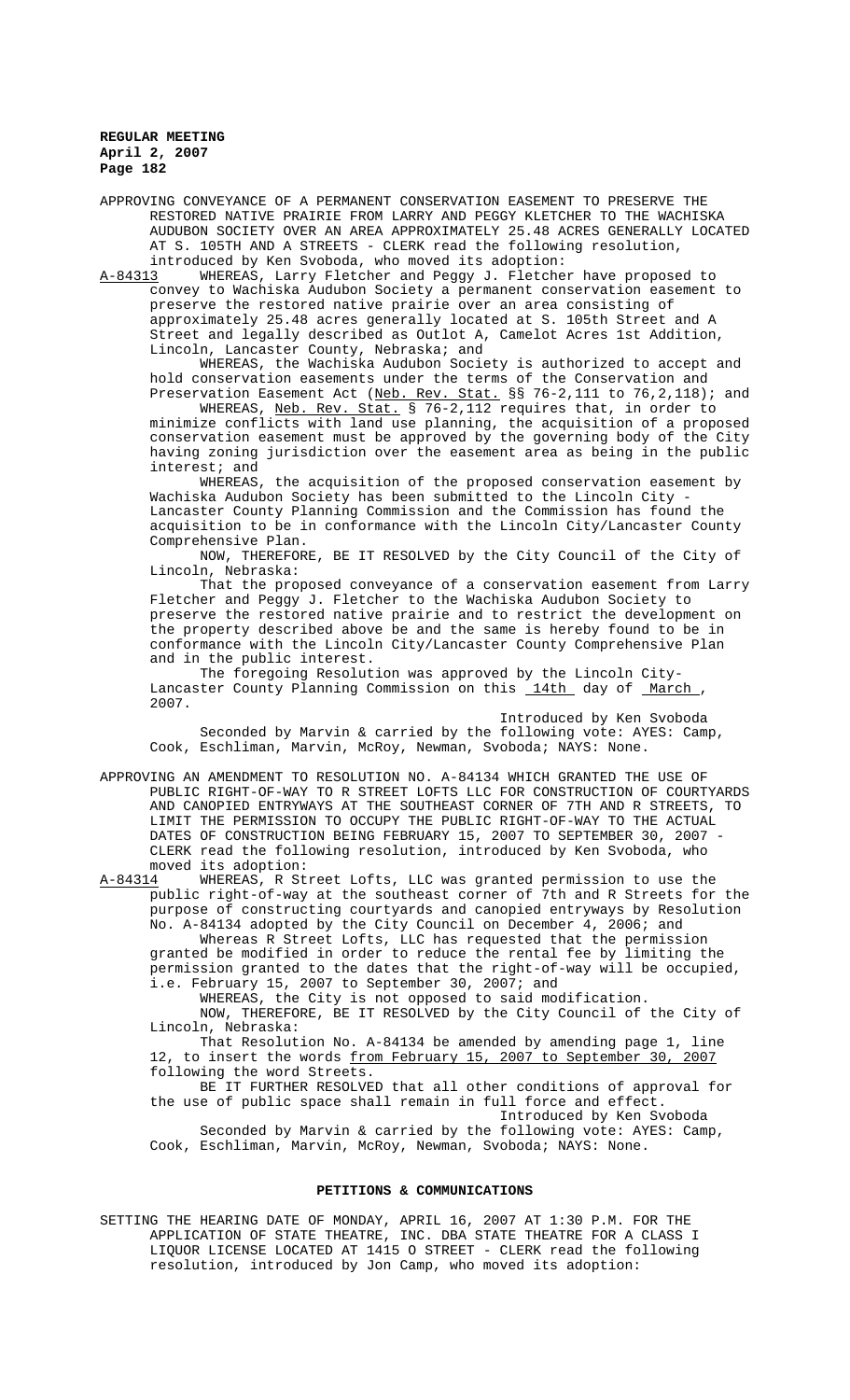A-84315 BE IT RESOLVED by the City Council, of the City of Lincoln, that a hearing date is hereby set for Monday, April 16, 2007, at 1:30 p.m. or as soon thereafter as possible in the City Council Chambers, County-City Building, 555 S. 10th St., Lincoln, NE, for the application of State Theatre, Inc. dba State Theatre for a Class I liquor license located at 1415 O Street. If the Police Dept. is unable to complete the investigation by

said time, a new hearing date will be set. Introduced by Jon Camp

Seconded by McRoy & carried by the following vote: AYES: Camp, Cook, Eschliman, Marvin, McRoy, Newman, Svoboda; NAYS: None.

### THE FOLLOWING HAVE BEEN REFERRED TO THE PLANNING DEPARTMENT:

<u>Change of Zone No. 07013</u> - Req. by the Director of Building and Safety to amend Section 27.71.210 of the Lincoln Municipal Code, "Enlargement and Alteration of Lots", to add language relative to yards for adjusted lots.

Change of Zone No. 07016 - App. of David Titterington, from R-2 Residential District to H-2 Highway Business District, on property generally located at N. 48th St. and Orchard St. Change of Zone No. 07017 - App. of Olsson Associates, from R-3 Residential District to B-1 Local Business District, on property generally located at 98th St. and O St. Special Permit No. 07007 - App. of Jeff Downing on behalf of Zion Church, for the expansion of a nonconforming use on property generally

located at S. 8th St. and D St. Special Permit No. 07008 - App. of Casey's Retail Company dba Casey's General Store, for expansion of a nonconforming use on property generally located at N. Cotner Boulevard and Leighton Avenue.

#### **MISCELLANEOUS REFERRALS - NONE**

# **REPORTS OF CITY OFFICERS - NONE**

# ORDINANCES - 1<sup>st</sup> READING & RELATED RESOLUTIONS

- APPROVING AN AGREEMENT BETWEEN THE CITY AND THE ASIAN COMMUNITY & CULTURAL CENTER FOR THE LEASE OF SPACE BY THE LINCOLN AREA AGENCY ON AGING FOR ITS ACTIVAGE CENTER PROGRAM AT 2615 O STREET, FOR A PERIOD OF MARCH 1, 2007 THROUGH SEPTEMBER 30, 2008 2007 - CLERK read an ordinance, introduced by Jon Camp, accepting and approving a Lease Agreement between the City of Lincoln and Asian Community & Cultural Center for the lease of office space by the Lincoln Area Agency on Aging for its ActivAge Center program at 2615 O Street, Lincoln, NE for a term beginning March 1, 2007 through September 30, 2007, the first time.
- APPROVING A CONTRACT BETWEEN THE CITY AND DOWNTOWN LINCOLN ASSOCIATION TO OPERATE AND REGULATE A MID-WEEK PUBLIC MARKET IN THE AREA LOCATED AT 12TH STREET FROM Q TO R STREET AND R STREET FROM 12TH TO 13TH STREETS FROM JUNE 5, 2007 THROUGH JUNE 26, 2007 - CLERK read an ordinance, introduced by Jon Camp, accepting and approving the Public Market Contract between the City of Lincoln, Nebraska and Downtown Lincoln Association for establishment and regulation of a Jazz in June public market in the Marketplace area, 12<sup>th</sup> Street from Q to R Streets and R Street from  $12^{th}$  to  $13^{th}$  Streets, on each Tuesday from June 5, 2007 through June 26, 2007, and authorizing the Mayor to sign such Contract on behalf of the City, the first time.
- APPROVING A CONTRACT BETWEEN THE CITY AND LINCOLN HAYMARKET DEVELOPMENT CORP. TO OPERATE AND REGULATE A SATURDAY PUBLIC MARKET IN THE HAYMARKET AREA, 7TH STREET FROM P TO Q STREETS AND P STREET FROM 7TH TO 8TH STREETS FROM MAY 5, 2007 THROUGH OCTOBER 13, 2007 AND ON 8TH STREET FROM P TO Q STREET FROM JUNE 16, 2007 THROUGH AUGUST 11, 2007 - CLERK read an ordinance, introduced by Jon Camp, accepting and approving the Contract between the City of Lincoln, Nebraska, a municipal corporation, and the Lincoln Haymarket Development Corporation for establishment and regulation of a Saturday public market in the Haymarket area, 7<sup>th</sup> Street from P to O Streets and P Street from  $7<sup>th</sup>$  to 8<sup>th</sup> Streets, from May 5, 2007 through October 13, 2007, and on 8th Street from P to Q Street from June 16, 2007 through August 11, 2007, and authorizing the Mayor to sign such Contract on behalf of the City, the first time.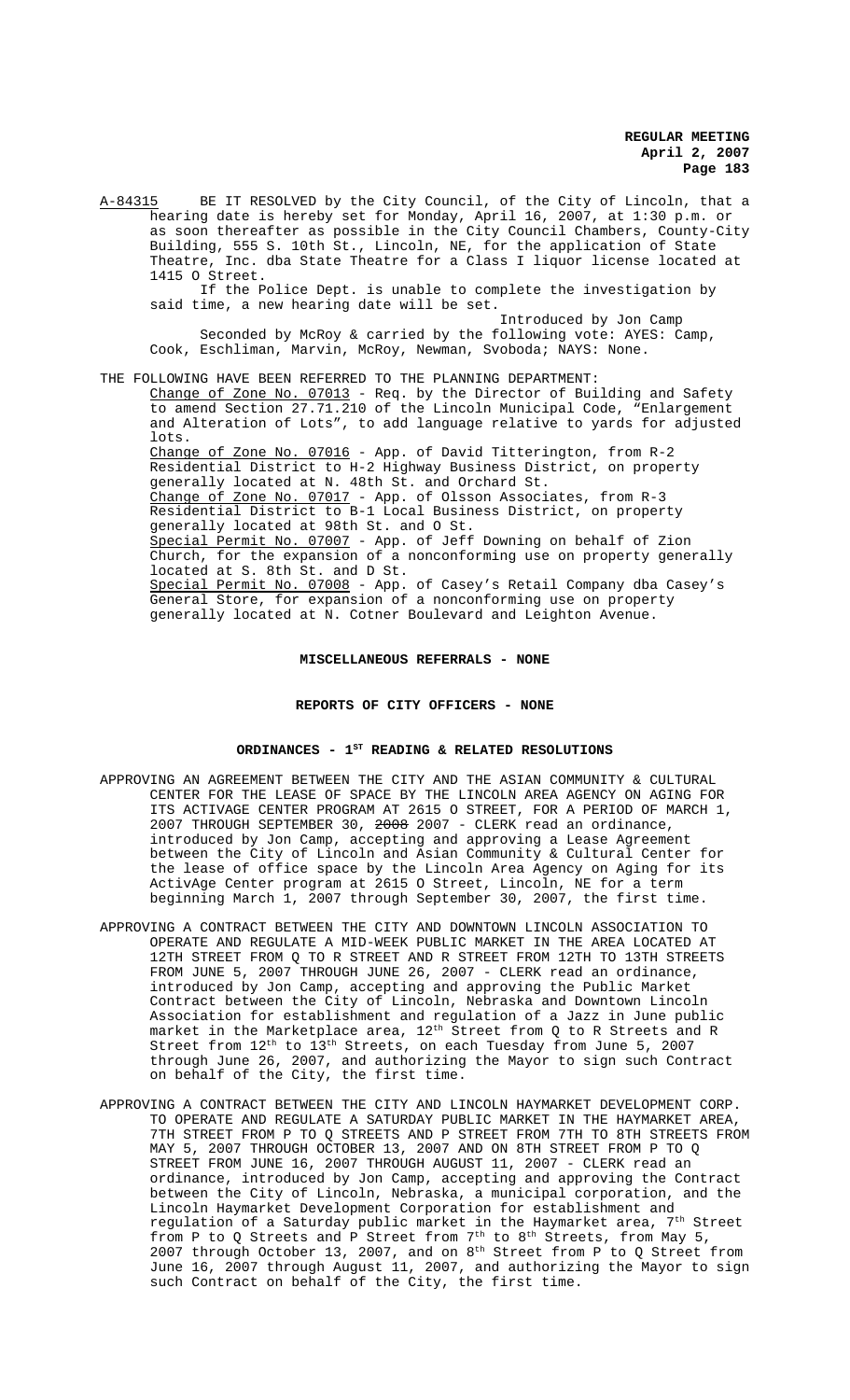# ORDINANCES - 3<sup>RD</sup> READING & RELATED RESOLUTIONS (as required)

AMENDING CHAPTER 10.14 OF THE LINCOLN MUNICIPAL CODE RELATING TO RULES OF THE ROAD BY AMENDING SECTION 10.14.360, MOTOR VEHICLE RESTRAINT; CHILDREN, BY CHANGING USE REQUIREMENTS FOR CHILD OCCUPANT RESTRAINTS, ADDING REQUIREMENTS FOR PERSONS WEARING OCCUPANT PROTECTION SYSTEMS IN VEHICLES OPERATED BY HOLDERS OF PROVISIONAL OPERATOR'S PERMITS OR SCHOOL PERMITS, AMENDING EXEMPTIONS, AND MODIFYING PENALTY PROVISIONS, IN ORDER TO REMAIN CONSISTENT WITH STATE STATUTE PROVISIONS, AND AMENDING SECTION 10.14.365, OCCUPANT PROTECTION SYSTEM; USE REQUIRED, BY DELETING OBSOLETE LANGUAGE, ADDING EXEMPTIONS, AND AMENDING LANGUAGE IN ORDER TO REMAIN CONSISTENT WITH STATE STATUTE - CLERK read an ordinance, introduced by Annette McRoy, amending Chapter 10.14 of the Lincoln Municipal Code relating to Rules of the Road by amending Section 10.14.360 (Motor Vehicle Restraint: Children) by changing use requirements for child occupant restraints, adding requirements for persons wearing occupant protection systems in vehicles operated by holders of provisional operator's permits or school permits, amending exemptions, and modifying penalty provisions, in order to remain consistent with state statute provisions; amending Section 10.14.365 (Occupant Protection System; Use Required) by deleting obsolete language, adding exemptions, and amending language in order to remain consistent with state statute; and repealing Sections 10.14.360 and 10.14.365 of the Lincoln Municipal Code as hitherto existing, the third time.

MCROY Moved to pass the ordinance as read.

Seconded by Marvin & carried by the following vote: AYES: Camp, Cook, Eschliman, Marvin, McRoy, Newman, Svoboda; NAYS: None. The ordinance, being numbered **#18905**, is recorded in Ordinance Book #25, Page

AMENDING SECTION 2.38.100 OF THE LINCOLN MUNICIPAL CODE TO PROVIDE THAT THE STARTRAN ADVISORY BOARD SHALL HAVE FINAL AUTHORITY AFTER FIRST HOLDING A PUBLIC HEARING TO ADD OR DELETE SPECIFIC TRIPS FROM REGULARLY SCHEDULED LINE SERVICE, ADJUST SCHEDULES, ADD NEW OR ADJUST EXISTING ROUTES, AND AUTHORIZE SPECIAL PROMOTIONAL FARES, AND TO PROVIDE WHEN SUCH CHANGES SHALL GO INTO EFFECT; BY ADDING SECTION 2.38.125 TO PROVIDE FOR NOTICE OF PUBLIC HEARING; AND BY ADDING SECTION 2.38.127 TO PROVIDE FOR APPEALS FROM ACTION OF THE STARTRAN ADVISORY BOARD - PRIOR to reading:<br>MARVIN Moved to Amend Bill No. 07-43 as follows:

Moved to Amend Bill No. 07-43 as follows:

1. On page 1, line 7 strike the word "and".

2. On page 1, line 8, at the end of the sentence, insert the following: ";and establishing an effective date of September 1, 2007". 3. On page 2, line 12, strike "thirty" and insert in lieu thereof "forty-five".

4. On page 4, lines 10 and 11, delete the words "its passage and publication according to law" and insert in lieu thereof the words "September 1, 2007".

5. On page 2, line 15 insert "30 days" before the word prior. 6. Insert the following as Section 5. Changes to be reviewed on September 1, 2008, and renumber accordingly.

Seconded by McRoy & carried by the following vote: AYES: Camp, Cook, Eschliman, Marvin, McRoy, Newman, Svoboda; NAYS: None.

CLERK Read an ordinance, introduced by Annette McRoy, amending Chapter 2.38 of the Lincoln Municipal Code relating to StarTran by amending Section 2.38.100 to provide that the StarTran Advisory Board shall have final authority after first holding a public hearing thereon to add or delete specific trips from regularly scheduled line service, adjust schedules, add new or adjust existing routes, and authorize special promotional fares, and to provide when such changes shall go into effect; adding a new section numbered 2.38.125 to provide for notice of public hearing; adding a new section numbered 2.38.127 to provide for appeals from action of the StarTran Advisory Board; and repealing Section 2.38.100 of the Lincoln Municipal Code as hitherto existing, the third time.

MCROY Moved to pass the ordinance as amended.

Seconded by Marvin & carried by the following vote: AYES: Camp, Cook, Eschliman, Marvin, McRoy, Newman, Svoboda; NAYS: None. The ordinance, being numbered **#18906**, is recorded in Ordinance Book #25, Page